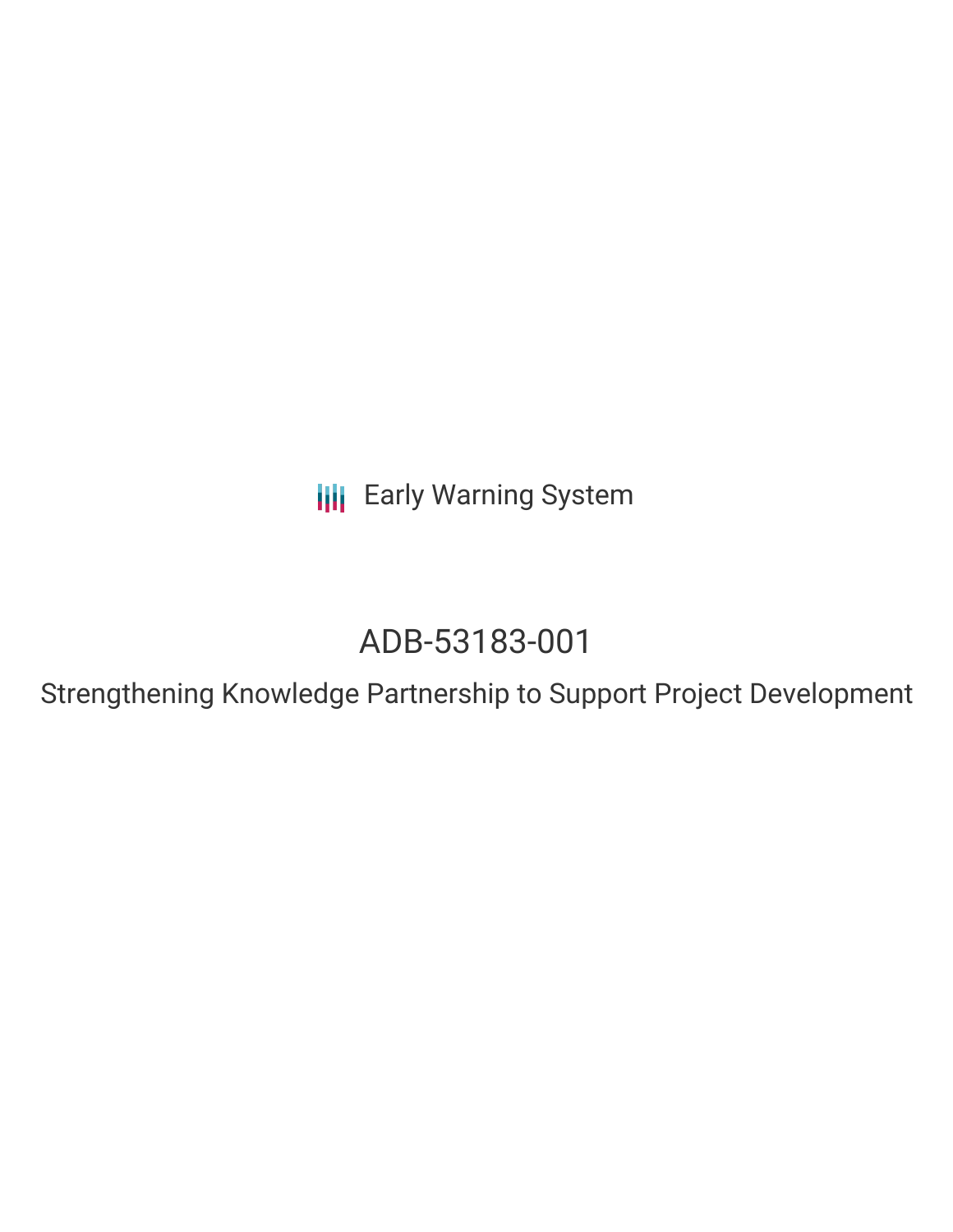

### Early Warning System Strengthening Knowledge Partnership to Support Project Development

#### **Quick Facts**

| <b>Countries</b>              | Bangladesh, Bhutan, Maldives, Nepal, Sri Lanka                                           |
|-------------------------------|------------------------------------------------------------------------------------------|
| <b>Financial Institutions</b> | Asian Development Bank (ADB)                                                             |
| <b>Status</b>                 | Proposed                                                                                 |
| <b>Bank Risk Rating</b>       |                                                                                          |
| <b>Sectors</b>                | Agriculture and Forestry, Energy, Technical Cooperation, Transport, Water and Sanitation |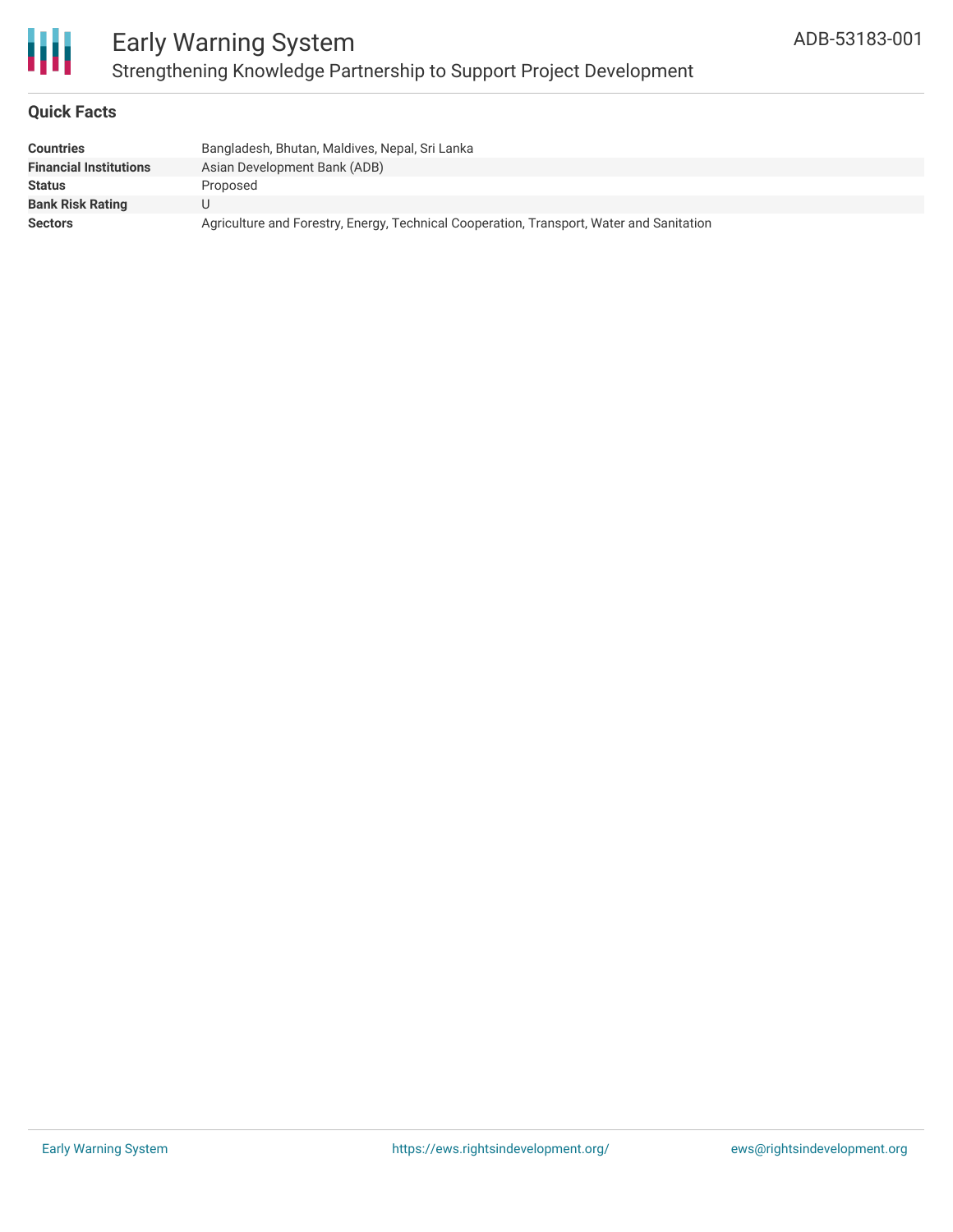

#### **Project Description**

According to the bank website, the project "responds to the needs of countries in Asian Development Bank (ADB)'s South Asia Department (SARD) for innovative and cross-cutting solutions to address challenges posed by the remaining infrastructure deficit, rapid pace of urbanization, and climate change"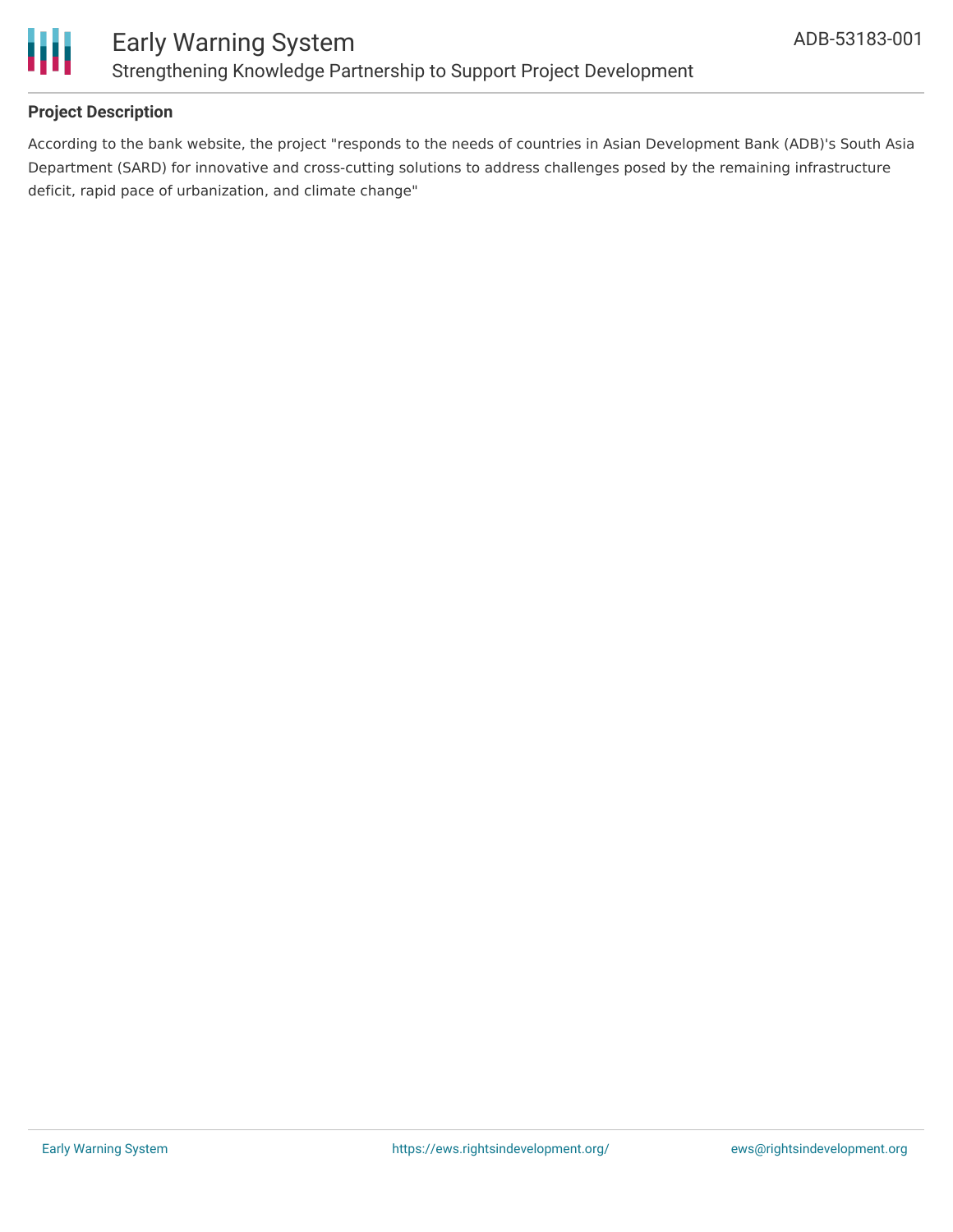

### Early Warning System Strengthening Knowledge Partnership to Support Project Development

#### **Investment Description**

Asian Development Bank (ADB)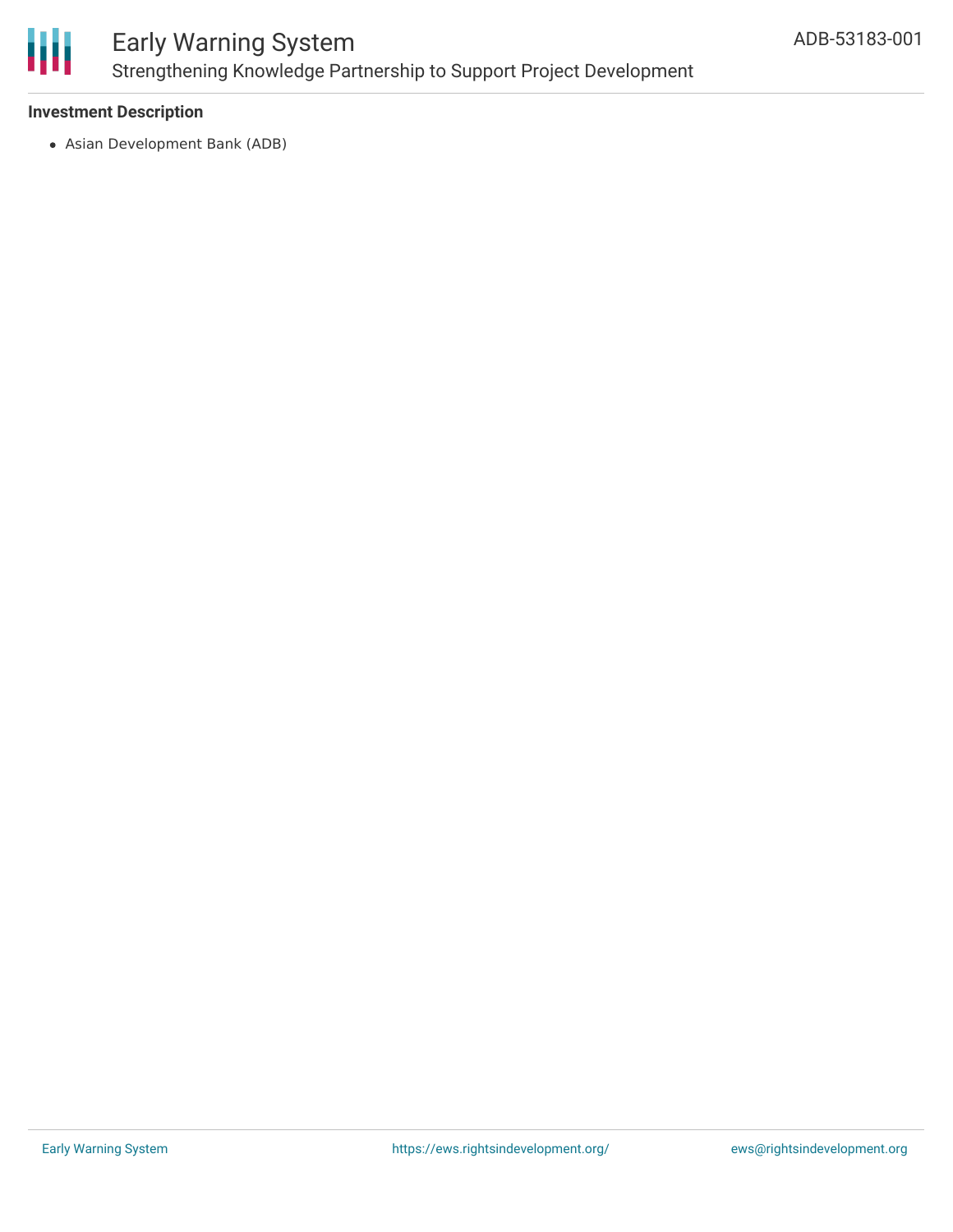

#### **Contact Information**

Responsible ADB Officer Tadateru Hayashi Responsible ADB Department South Asia Department Responsible ADB Division Regional Cooperation and Operations Coordination Div, SARD Executing Agencies Asian Development Bank 6 ADB Avenue, Mandaluyong City 1550, Philippines

#### **ACCOUNTABILITY MECHANISM OF ADB**

The Accountability Mechanism is an independent complaint mechanism and fact-finding body for people who believe they are likely to be, or have been, adversely affected by an Asian Development Bank-financed project. If you submit a complaint to the Accountability Mechanism, they may investigate to assess whether the Asian Development Bank is following its own policies and procedures for preventing harm to people or the environment. You can learn more about the Accountability Mechanism and how to file a complaint at: http://www.adb.org/site/accountability-mechanism/main